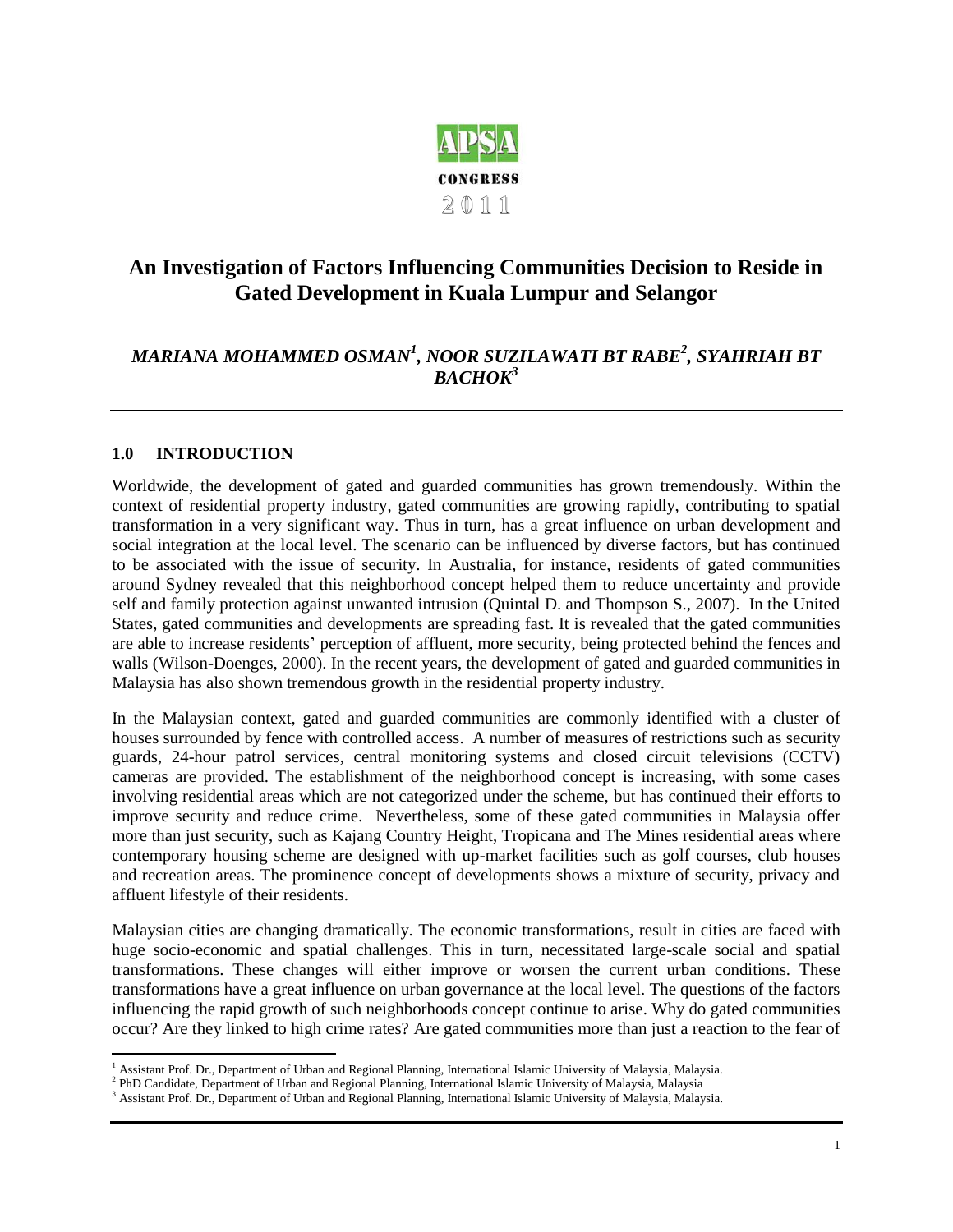crime? Is it perhaps an expression of more general fears –the fear of rapid change, globalization and of "other" people (Ellin, 1997, 2011; Caldeira, 2000), or is it the impression that local governments are weak? This research is suspected that gated communities may be a response to equity issues and the fear of redistribution of wealth, especially in Malaysia.

According to Malaysian Quality of Life Index (MQLI) (2008), the Crime Index worsened to 45% rise over the past four years from 156,315 cases in 2003 to 224,298 cases in 2007. The trend is also showing an increase of 13.4% in 2007 alone. Among the other states, Selangor is rated as the state with the highest crime rates for both petty and violent crimes. Meanwhile, Petaling Jaya district is rated as high-density population area with high number of crime occurrence (http://cpps.org.my/ resource\_centre, retrieved on April 6, 2009). In Malaysia, the existence of various crimes have led to the housing and planning sectors and professionals becoming more directly involved in supporting a variety of crime prevention measures. One of the measures in preventing crimes in housing is the implementation of gated community concept (Keller, 1986).

In the United States, gated communities and neighbourhood have grown out of a series of socio-historical legal and spatial arrangements. The gated community in the United States is an example of a new form of social ordering called "spatial govern-mentality." Perin (2000) argued that gated communities, focuses on concealing or displacing offensive people or activities rather than eliminating them. Social order is produced by creating zones where the protected group is shielded from others" behavior. The author also believed that the new system of socio-spatial regulation promotes safety for the privileged few by excluding those who are considered dangerous. The system also diminishes the scope of collective responsibility for producing social order characteristics of the modern state. Middle class and upper middle class neighborhoods also exhibit a pattern of class segregation by building fences, cutting off relationships with neighbours, and in response to internal problems and conflicts.

According to Sirat, (The Star, 23/08/2004), there are three main types of gated developments: the recreation-oriented "lifestyle community," the upper-income "elite community" and the barricaded "security zone community." Despite their differences, gated communities share common roots in fear of the "others." Theoretically, gated development provides an image of security, safety and privacy. Developers and estate agents are keen to emphasis these benefits as part of their marketing strategies. There is a perception within the profession that buyers and tenants are prepared to pay premium prices for such facilities. Furthermore, there is conclusive evidence that gating does reduce crime. If real estate developers are allowed to continue to develop gated communities, the result would be marked spatial segregation and social exclusion in Malaysia cities. Negatively, even without gated communities, cities have already been characterized by socio-spatial segregation and division. These developments will make social and physical planning in cities even the more difficult. One could argue that gated developments in the Malaysia are contrary to the government's commitment to socially balanced and sustainable communities.

In Malaysia, it is imperative that gated communities should not be perceived as purely a social or housing concern, but as a "disturbing" feature in the urban landscape from the viewpoint of social and physical planning. This has raise interesting questions, which are, i) What are the factors influencing the development of Gated and Guarded Communities in Malaysia? ii) Are these factors linked to high crime rates? iii) Do such neighborhoods encourage economic and social segregation among the population, especially in a country like Malaysia, which is made up of multi-ethnic population? iv) Would not such communities result in social and economic segregation? v) How about the issues of right of way of the public to these neighborhoods?, and vi) Are gated communities a practice of separating or segregating groups and would their existence erode community ties?. From the research questions derived, the objectives of the study are made; i) To identify the current trend characteristics of gated and guarded neighborhood in Malaysia; ii) To investigate the factor influencing the development of gated and guarded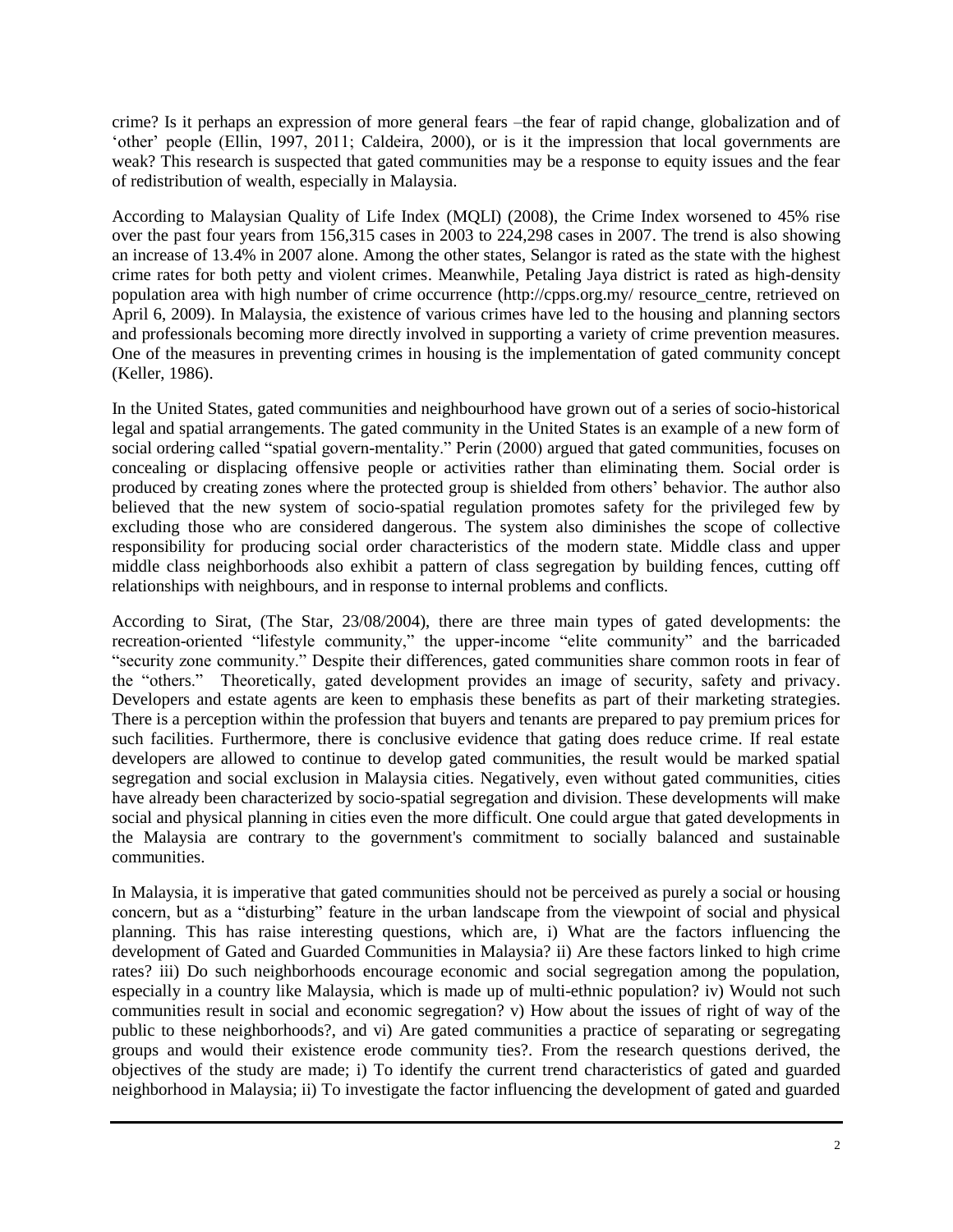neighborhood in Malaysia, through the perception of the residents, local authority and developers; iii) To examine neighbor-relationship within the gated neighbourhood; iv) To recommend improvements on gated and guarded community concept in order to create better living environment for the whole community. Overall, the goal of the research is investigate and analyze the factors influencing the development of gated and guarded communities in Malaysia.

# **2.0 LITERATURE REVIEW**

# **2.1 Gated Development in Malaysia**

Gated community is a development that is known by different names in accordance to different areas and countries. In Brazil, the most widespread form of gated community is called "condomínio fechado" which means closed housing estate and it is also designed with its own infrastructure such as backup power supply, sanitation system, and security guards. In Argentina, the gated community developments are called "barrios privados" that literally translated as "private neighbourhoods" and are often seen as a symbol of wealth. In contrast, gated communities in most South Africa's areas are widespread, emerging as a response to high levels of violent crime and classified as "security villages" (www.answer.com retrieved on 15/10, 2009). Atkinson and Flint (2004) defined gated communities as walled and gated residential developments that restrict public access. The authors also identified that residents in gated community belong to a management body or similar regulatory body through which decisions are made regarding the regulation of the community and the maintenance of shared spaces, such as the roads and shared interest such as fee for guard services.

The Department of Town and Country Planning in Malaysia has formulated "Gated Community and Guarded Neighborhood Planning Guidelines' in 2010. Guarded Community (GC) defined as a group of residents living in a fenced, guarded area. These areas can be either high-rise property such as apartment, condominium and town house or on landed properties such bungalow, terrace or detached houses. It is aligned with the provision of section 6 (1A) of the Malaysian Strata Title Act 1985 (Act 318).

In Malaysia, gated and guarded community is commonly known as a group of residents or community who reside in landed properties with Strata Titles. The guideline also explains that guarded neighborhood refers to a residential area controlled in whole or in part in the scheme of the existing housing or new land holdings with individual land titles. The schemes also provide security services. By right, any physical barriers of access to the public streets are illegal and the restriction of entry and exit to the residents and public also prohibited. These mean that gated schemes must not have physical barriers on public streets and not enforce any entry and exit restrictions to the residents and the public. According to Selangor Real Estate & Housing Board Guideline (2010), guarded community should not hinder the access of vehicles, as local authorities have the right to enter such housing areas at any time of the day. The guidelines also defines gated community as an enclave disclosing development with security services with or without a guard house or has physical barriers. The neighborhood community is not in any regulation but it is an agreement among the community to form a guarded community for safety and security purposes. According to the Strata Title Act 1985 (Act 318), the land owners in a subdivided land and building, own the scheduled parcel alone. All other items and facilities are termed as common properties if they are not surrendered to local authority.

# **2.2 Types of Gated Community in Malaysia**

According to Town and Country Planning Department (2007, p.3), there are four types of gated community in Malaysia consisting of different aspects which are: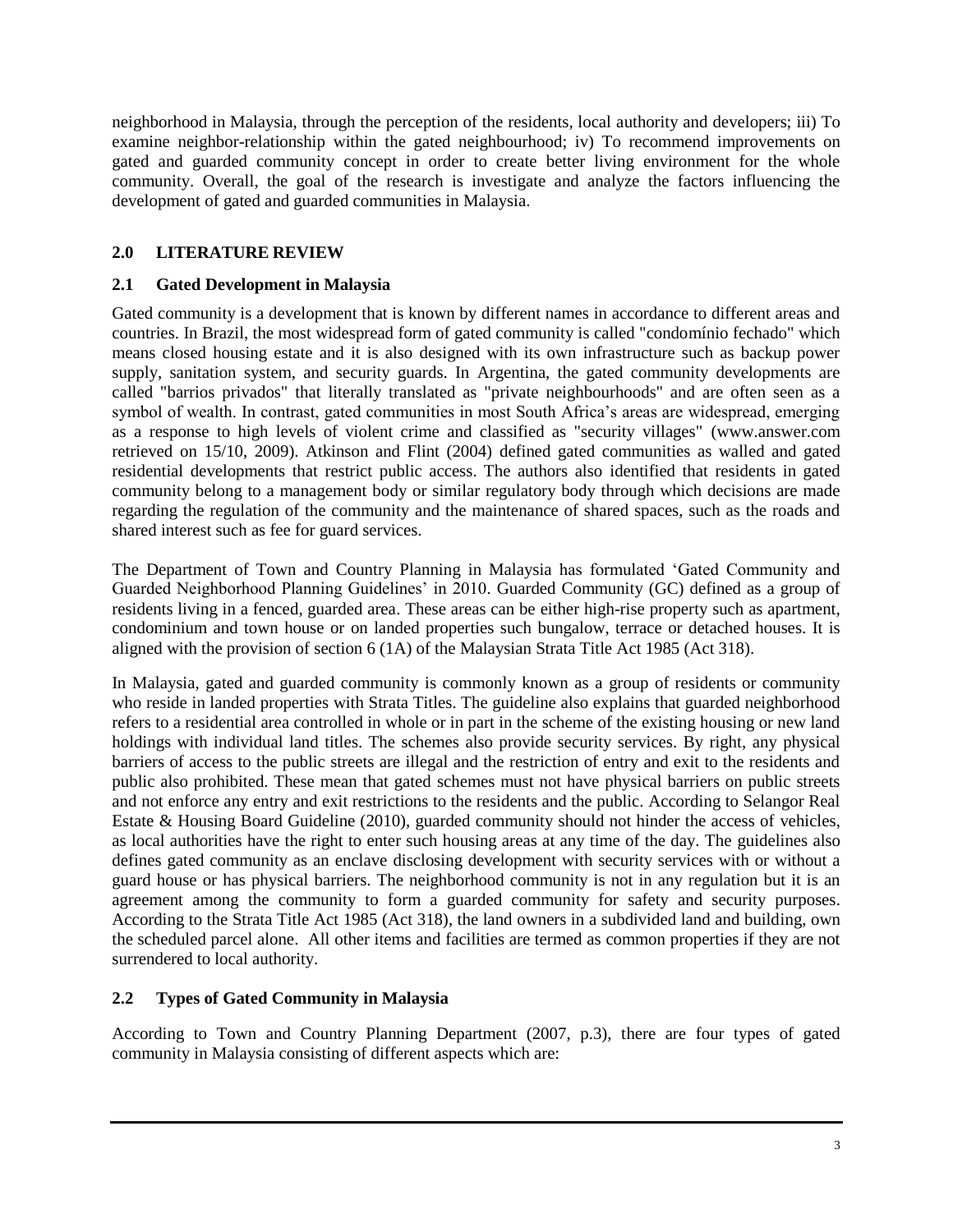# *I. Elite community*

This type of gated community is primarily occupied by the upper-class or high class group of people. It focuses on exclusion and status in which security is one of the major concern due to the resident's status within the community. The developers of the Elite communities build walls and gates to separate between public and private spaces of the area. This gated community developments are usually developed in strategic locations that offers high value of privacy.

# *II. Lifestyle community*

Different with Elite community, Lifestyle community consist of retirement communities, leisure communities, and suburban "new towns". Activities inside these communities can include golf courses, horseback riding and residents-oriented leisure activities. This housing development usually offers residents the chance to engage in a wide variety of activities close to their own homes. Like Elite communities, the Lifestyle community also build with walls and gates to separate between the area and private spaces.

### *III. Security zone community*

Security zone community is the most popular type of gated community in which it offers a housing development that is surrounded by fences or gates. This development is normally provided with guard services. Many of these Security zone communities are located in inner city and at the lower income neighborhood areas.

# *IV. Security zone community and lifestyle*

This type of gated community housing development is usually developed within a city centre. It focuses on both security aspects and provision of lifestyle facilities for its residents.

Gated community is a concept that emerged in response to the safety and security issues. Gated community offers more advantages in terms of calm environments and enhanced safety that is ideal for family development.

# **2.3 Legal Perspectives on Gated and Guarded Communities**

### *Pre- 2007*

There was no significant or specific regulations and guidelines developed. It was once a pre-determined agreement between the developer and the purchaser (Fernandez, 2007). The legality of Gated and Guarded Community Schemes (GACOS) was at stake because of the following; 1) The blocking of public roads; 2) The blocking the movement of public to open spaces and public facilities such as schools within the gated development; 3) The erection of guard houses on road reserve and road shoulders. These required public to surrender their identification card to the guards when entering the gated neighbourhood, are all illegal based on the existing laws in Malaysia. Any act to close, barricade or restrict the access of a public road, drain or space, was apparently in contravention of Section 46(1) (a) of Street Drainage and Building Act 1974, Section 80 of the Road Transport Act 1987 and Section(s) 62 and 136 of the National Land Code 1965.

Public place according to Section 2 of the Local Government Act, 1976 means "any open space, parking place, garden, recreation and pleasure ground or square, whether enclosed or not, set apart or appropriated for the use of the public or to which the public shall at any time have access". Under section 48 of the Street, Drainage and Building Act, 1974 "public place" means any street, park, garden, promenade, fountain, traffic island or circus, playground, river bank, whether above or below high water mark, place of a public resort or any place to which the public have access. Another issue that always led to confusion among community is with the usage of road or the right of way to the area and outside the boundary of the gated area. Generally, according to Street and Drainage Act 1974, streets are divided into private and public streets. Public street under section three (3) of the Street, Drainage and Building Act,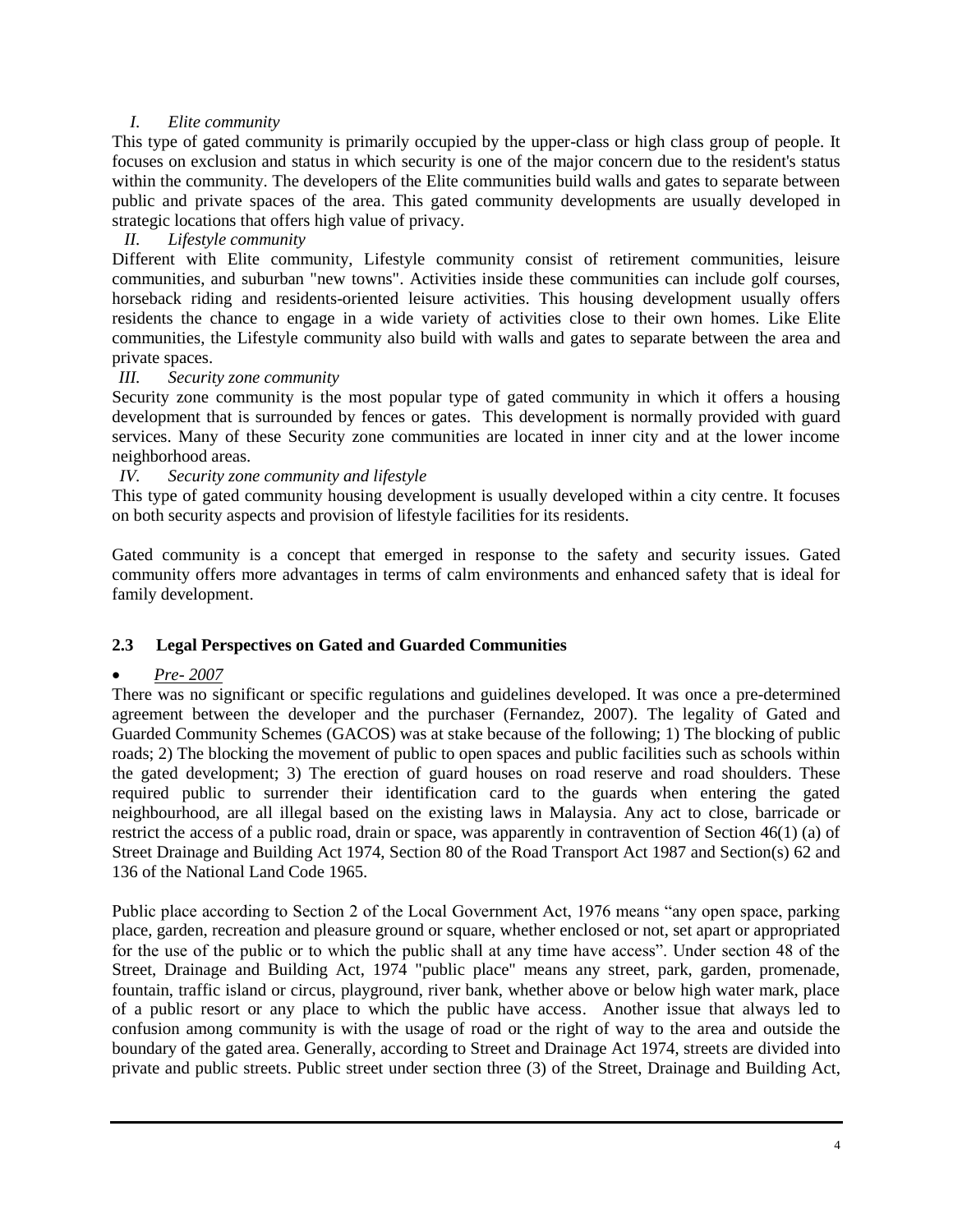1974 refers to "any street over which the public have a right of way which was usually repaired or maintained by the local authority

Similarly, the provisions of the Town and Country Planning Act 1976 are illegally overruled when guard houses are being built on public land or on road shoulders. Section 46 (1)(a) of the Street, Drainage and Building Act 1974 provides that that any person who "(a.) builds, erects, set up to maintain or permit to be built, erected or set up or maintained any wall, fence, rail, or any accumulation of any substance, or other obstruction, in any public place … shall be guilty of causing an obstruction ..." Subsection 46 (1)(a) if read together with section  $46(1)(b)$  is quite clear which leaves no room for permissibility of blocking a public place; subsection  $(1)(a)$  has no exception while subsection  $(1)(b)$  empowers local authority to make some exception. Thus, there is no doubt under section 46(1) (a) concerning the illegality of any barrier constructed on public road.

# *After 2007*

The proposed amendments to the Strata Titles Act 1985 had finally been approved by Cabinet. The proposed amendments are due to be tabled in Parliament (Rehda Bulletin, 2006). This amendments are result in response to legal problem regarding issues on titles and management and maintenance of the gated communities development.

The new gated communities will have to comply with a new set of guidelines. The new guidelines include maintaining specific height for fences and having a permanent guardhouse manned by security personnel. Meanwhile, new guarded neighborhoods are to ensure that all boom gates and guard posts are temporary structures which can be easily removed if found unsuitable by the local authorities. Existing gated communities and guarded neighborhoods have been exempted from having to follow the new guidelines (Deputy Prime Minister Tan Sri Muhyiddin Yassin, 2010).

The concept of Gated and Guarded Community Scheme (GACOS) is based on the private residential ownership. The residents share the common properties and the cost of management and the maintenance of the safety and security within their area. It is possible when the open spaces, facilities and services are under the jurisdiction of the local authority, and then converted into private schemes. Private streets would become public after a declaration under Sections 12 or Section 13 of Street Building and Drainage Act, 1974. Section 12 of the Act allows private streets to be declared public, on request of the community, while Section 13 of the Act provides for private streets to become public street.

Old GACOS has been an issue for the obstruction of the public street. Section 46 (1)(a) of Street Building and Drainage Act, 1974 clearly indicates that the prohibition of obstruction of the public place is absolute. Compared to subsection (1)(b) which prohibits obstruction if it is without the permission of the local authority. Therefore, it still makes the old GACOS extra-legal. This is because in the old GACOS, roads and other open places are surrendered to the local authority. Once the private street is declared public, it would remain so under the law until the local government decides otherwise.

Concerns about the management and maintenance of open places and streets are further complicated. Section 63 of the Local Government Act, 1976 states that local authority has a power to control and protect areas within their jurisdiction. Meanwhile, areas within the local authority jurisdiction are subjected to public use. In a nutshell, local authority has a mandatory power to provide maintenance to the public places where the services are financed by the public tax-payer. This duty is necessary for or conducive to the public safety, health, and convenience. The local authority may perform this duty by itself or may enter into a contract with another person to perform the duties imposed by the law.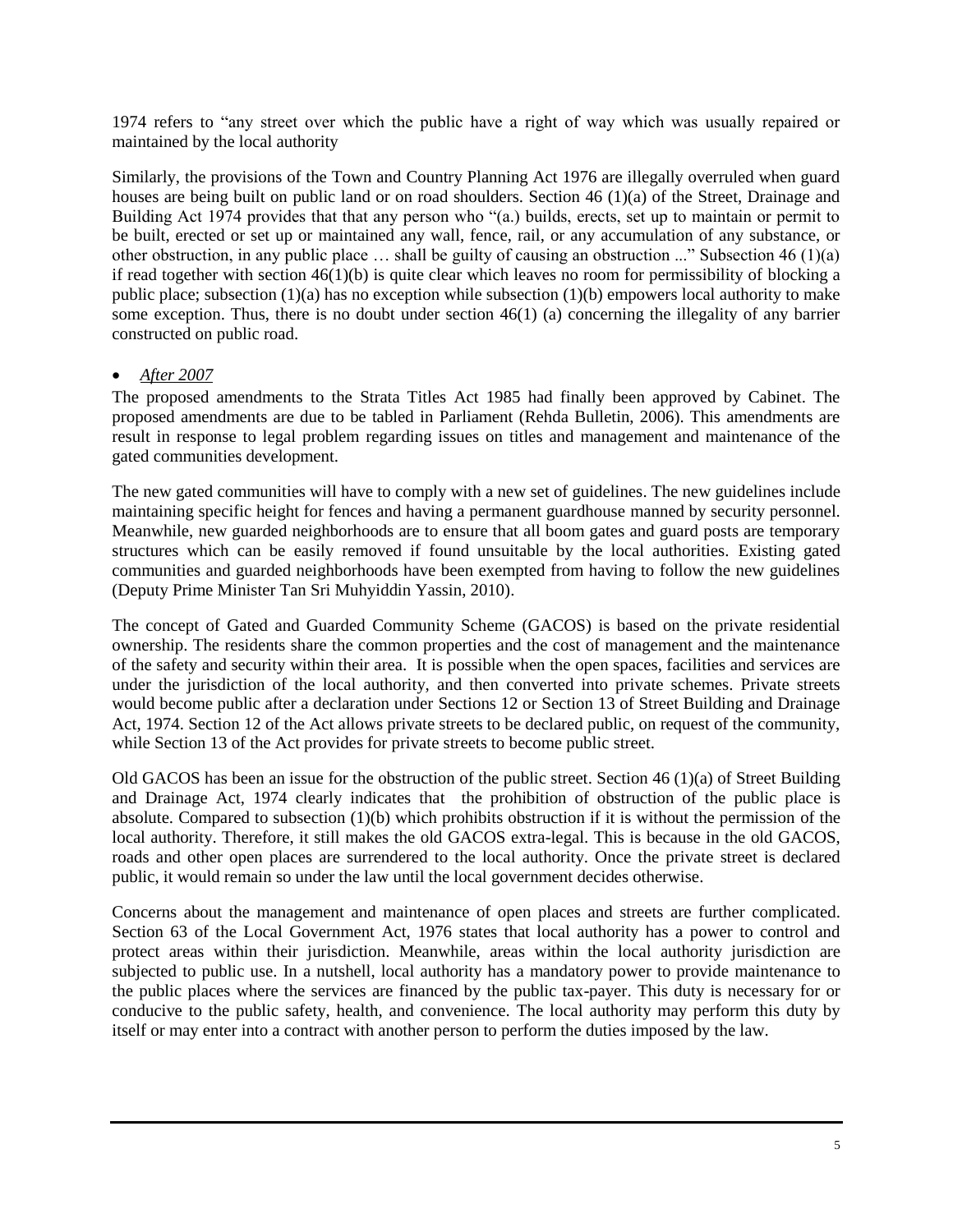### **2.4 Issues related to Gated Communities Development**

### i) Trans-boundary effect gated community to crime rates

In relation to the planning of housing, crimes can be considered as one of the major factors adversely affecting the safety and sense of well being of residents. Crime can be defined as a serious offence against an individual or the state and is punishable by law. From the perspective of planning, crimes may have been resulted by poverty, unemployment, economic inequality, cultural values and so on (Town and Country Planning Department, 2007). Crime on property and violent crime has increased from year 1980 to 2004 (Kuala Lumpur Royal Malaysia Police College, No. 4, 2005; p. 9) (refer to Figure 1).



**Figure 1: Crime Statistics in Malaysia 1980-2004**

Source: Kuala Lumpur Royal Malaysia Police College, No. 4, 2005 (p. 9)

The lack of attention given in planning the physical environment can provide opportunity of incidence of various crimes (Caldeira, 2000). Thus, it can be assumed that gated community housing concept is the concept that responded to prevent crime from happening in residential areas. However, crimes have been transformed to nearby and other neighbourhoods. According to Goix (2005), gated communities offer high standard security within their own boundaries, however, it promote a sense of insecurity to the streets outside the wall.

#### ii) Social and Economic Segregation

One of the most common implications of Gated Community (GC) is social segregation. Gated neighbourhoods have been argued to cause less interaction among the residence. Another concern is that it reflects income or status gap among these residents with others. In Malaysia, for instance, the most common idea about GC is that the restriction of access creates segregation among people (Nour Arabi, 2009). It is also common that gated and guarded communities are usually resided by people with higher income. Furthermore, it is believed that GC defines a huge gap in income and status whether the within or the adjacent neighborhood. According to a study of GC in England (Blandy and Lister, 2007) there is a situation of internal conflicts within most GC in England. It was claimed by the residents that development of GC caused no community spirit within the neighbourhood and segregation between races, status and political lines between the neighbours. In Canada, development of GC is not very common, which is more concentrated in urban areas and mostly popular for retirement. However, there is a doubt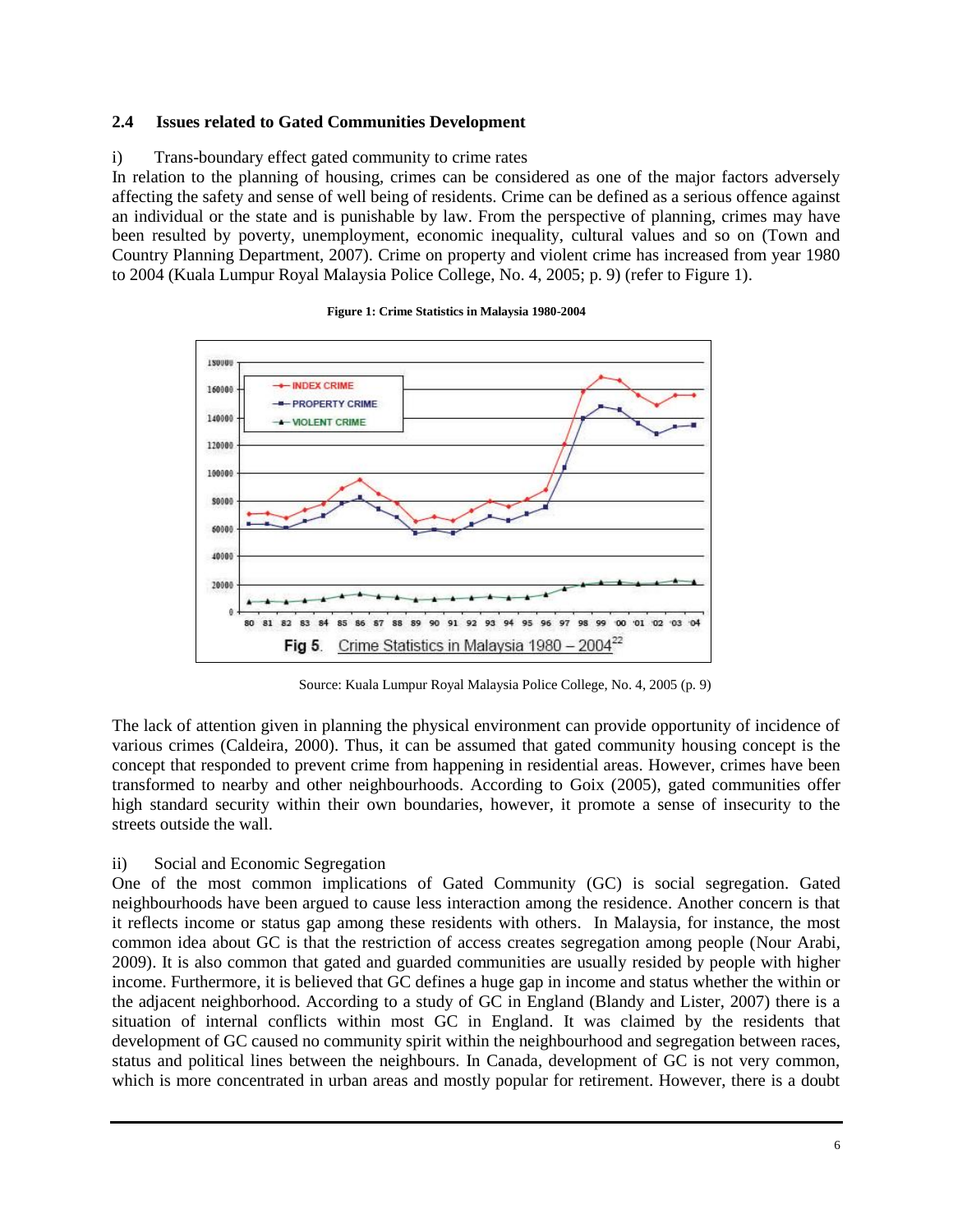among planners that gating is able to create isolation, segregation and fear which leads to social decay (Grant, 2003).

Social and economic segregation are generally associated with inequality and exclusion which is common in mostly urban areas (Thorns, 2002). He argued that the relation between social segregation and exclusion with gated and guarded community is one uneven that is separating of wealthier and poorer areas by the structuring of physical barriers. The need to increase security enclave by the wealthy has reflected distinctions between the different income levels of the community (Thorns, 2002).

# **2.5 Safety Features of Gated Community in Malaysia**

There are several common features related to safety aspects that are included in development of gated community, which are (TCPD) (2007):

*i) Installation of safety and security devices*

In most of gated community housing, safety devices including video cameras, closed-circuit television or CCTV, intercom system and monitor are installed for surveillance. These devices are used to monitor and secure residents' movement as well as to observe public access into the neighborhood area.

*ii) Guard services*

Gated community is also sometimes referred to as guarded community. Guards are usually stationed at the entrance of the neighborhood and equipped with high-definition security cameras, CCTV monitoring devices and alarm systems. They only allow residents and approved persons who are assessed with the code or some form of remote control system to enter the gates.

In various studies, many researchers (Atkinson, Blandy et al, 2003; Landman & Schonteich, 2002; Van Donk, 2005; Townshend, 2002) found that gated community concept have several constraints such as emergency access for fire, police and ambulance, community segregation, access of the public to this area. The provision of legal and guidelines to monitor the development as well as role of gated communities in society relationship. The gated concepts are not foolproof or guaranteed where safety is concerned. Municipalities with gated projects in Canada usually made provisions in plan of different exits points for emergency vehicles to gain access to the development (Grant, J. (2003). Moreover, in some countries such as in rural part of Nova Scotia, Canada, it was found that gating has limit public access to the coastal zone and to areas traditionally used for recreational activities.

# **2.6 Disadvantages of Gated Community Development**

The possibility of developers to exploit the housing prices using the concept of gated development is very high due to the element of security promoted by this concept. As the housing purchasers are obliged by law to pay monthly fees for maintenance and security services, the quit rent paid to the local council are considered as redundant because the area will not be service by the local council but would be maintain by the management company appointed by the developer. In this case, the question raised is whether the monthly maintenance and security fees are really spent on the maintenance and management of public spaces and facilities in the gated area. In the above cases, the purchasers are charged heavily as they are not only have to pay for the maintenance of their own facilities but they are also required to pay assessment and quit rent. Subsequent to this double-taxation, the local authority may be contracting out its statutory duty to developers at the expense of home owners, which one may doubt the fairness and legality.

Apart from that, public transportation services are less or almost none, which left the residents resorting to private vehicles. This will lead to inefficiency of resource use and increase the cost for the fuel. In addition, maintenance may cause malfunctioning of security systems such as CCTV and security fences.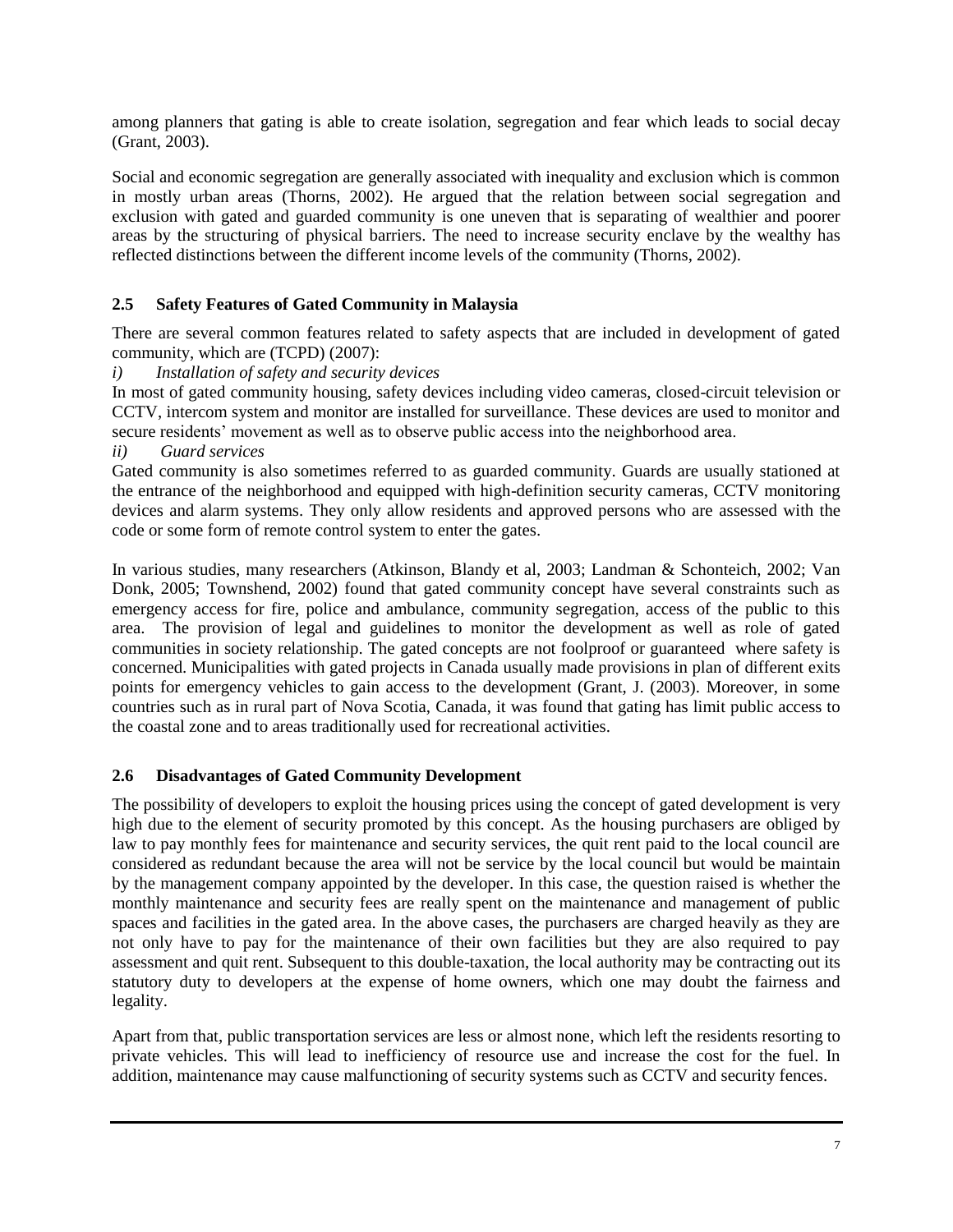# **3.0 RESEARCH METHODOLOGY**

The methods of data collection used in this research are resulting from formulated research questions and objectives. Based on the purposes of the study, two data types are collected; the primary and secondary data. The primary data is basically obtained from the field study. Data are collected directly from questionnaire distribution, phone interviews and observation.

- 1. Interview has been conducted on selected Local authorities in Selangor and Kuala Lumpur.
- 2. 200 Questionnaire survey form have been distributed to the selected gated communities living within the gated area

Secondary data which are information on the background of gated community development, implementation of gated community concept in Malaysia, guidelines on planning that related to the gated community concept were collected from the selected local authorities within Selangor and Federal Territory of Kuala Lumpur. Content analysis was carried out on these data.

Kuala Lumpur and Selangor area are selected as the case study for the research because they are the most developed states and have the highest rate of gated development. The list of gated communities to be selected as the potential sampling group in the survey has been suggested by the local authorities. The "Cluster Random Sampling" method is used to collect data from the target population. The researcher placed the names of gated communities in two boxes labeled with Kuala Lumpur and Selangor, then picked two pieces of papers from each box. The names of gated community picked from each box are selected as the sampling to represent the gated communities for each area. As private properties, almost all gated communities applied the privacy policies, resulting in no direct contact between their residents with outsiders. Thus, the method of determining the sample size was through the "Convenience Random Sampling'.

The samples were 200 households from the selected gated communities. However, after data cleaning, only data from 140 were considered valid for data analysis. For gated communities in Kuala Lumpur, samples are from Taman Permai Jaya gated community and Wangsa Maju district. While for Selangor, sample selected were from Mutiara Gombak gated community in Gombak district and gated in Kajang area. The data collection was undertaken November 2010 to February 2011. Interview survey was another method to collect primary data and necessary information from selected local authorities in Selangor and Kuala Lumpur. The questionnaire focus on the respondents' perception towards safety and security in the gated community, information on social interaction with neighbors and questions on crime rates within the gated communities. The questionnaire aims at exploring factors influencing development of gated and guarded communities and other relevant variables to be tested quantitatively. Therefore, the descriptive and inferential statistics are used to analyze the data collected from the survey.

# **4.0 ANALYSIS AND FINDINGS**

# **4.1 Profile of Respondents**

The majority of respondents for the study area were from Malay ethnic group comprising of 82.1 percent (115 respondents) followed with Chinese 10.7 percent (15 respondents), Indian ethnic group with 5.7 percent (8 respondents) and from the international group 1.4 percent (2 respondents).

The respondents were asked about the household income which referred to the data of total income of all working family members. This data is important to show the living standards of residents in the gated community as well as to relate to their financial ability to increase safety in their house. Based on the Figure 2 below, the minimum household income is RM 2,000 while the maximum household income in the gated communities is RM 40,000.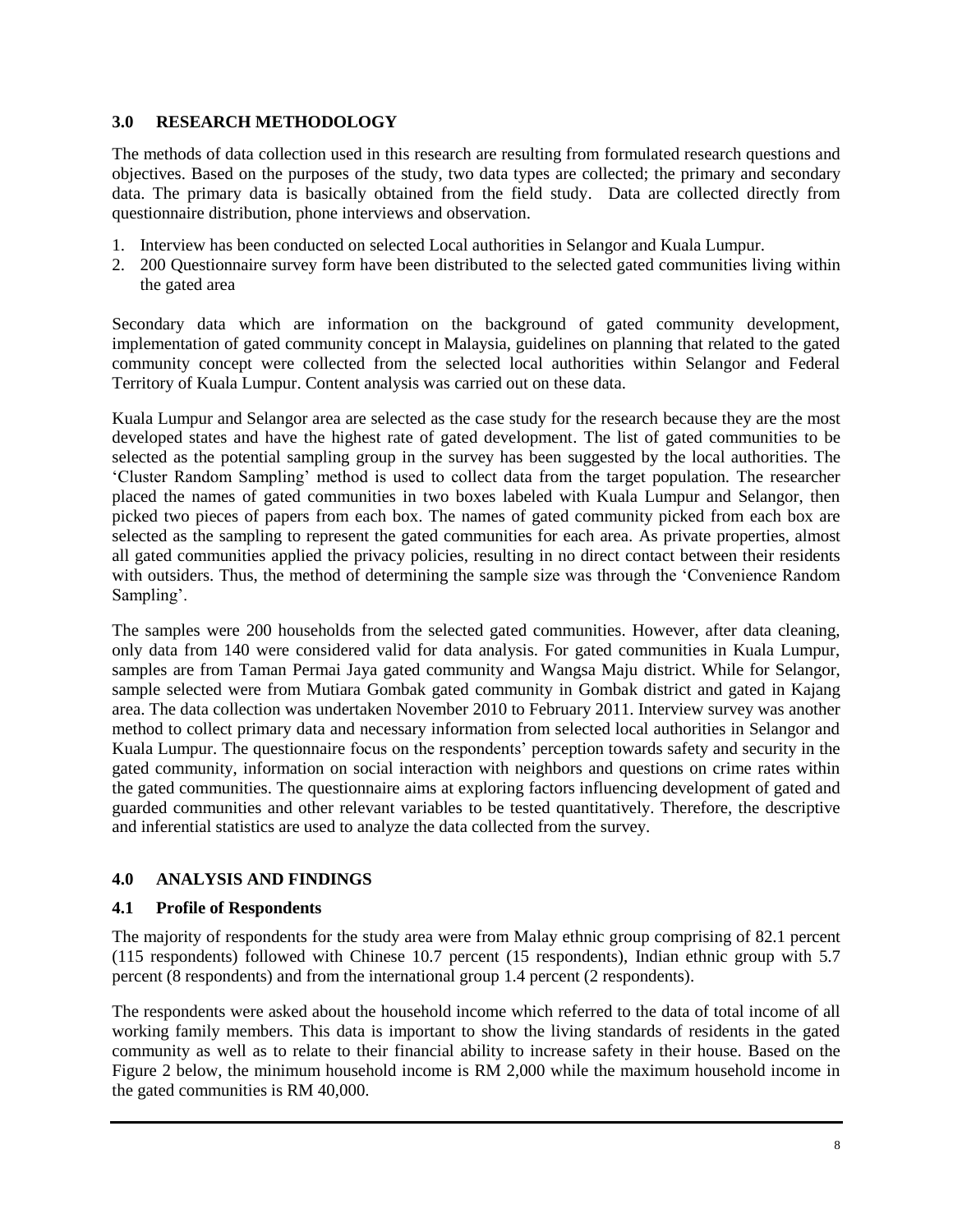**Figure 5.2: Monthly household income (RM)**



The mean for household income of the respondents living in the gated communities is RM 12,448.2 (refer Figure 1) This showed that the distribution of income of the respondents is positively skewed or literally indicates that there were more respondents from the high income group participating in the survey.

# **4.2 Safety and Security in Gated Community Housing**

\_

In most of gated community housing, guards are usually stationed at the entrance of the neighborhood and equipped with high-definition security cameras, CCTV monitoring devices and alarm systems. Guards are monitored the neighbourhood through the provision of safety devices but they also sometimes are responsible to patrol the area. Based on the data collected, majority of respondents (79.3 percent) claimed that the patrol service was provided 24 hours. While the remaining mentioned that the patrol service only provided during night time which is starts from 7pm to 7am. Majority of them also claimed that the higher the price paid by the respondents, the better safety and security services. Based on the Pearson tests made to determine the relationship between monthly income of respondents and the payment for patrol services, there was a significant positive and low correlation between monthly income of respondents and their willingness to pay for the patrol services, r (139) 0.269,  $p < .001$ . The positive relationship indicates that the higher the income of respondents, the higher ability for them to pay the price of the patrol services.

Observation showed that several safety facilities provided in the main entrances such as patrol services, pass card, and provision of gate without patrol service existed in gated developments survey answer form. All respondents agreed that patrol service were provided in the main entrance to the study areas. majority of them also claimed that pass cards for every resident were provided to access the main entrance and provision of gated without patrol service was one of the safety measures provided in the neighbourhood area. A spearmen test was made to determine the relationship between monthly income of respondents and their willingness to install additional safety equipment in their house. There was a significant negative and low correlation between monthly income of respondents and their willingness to install additional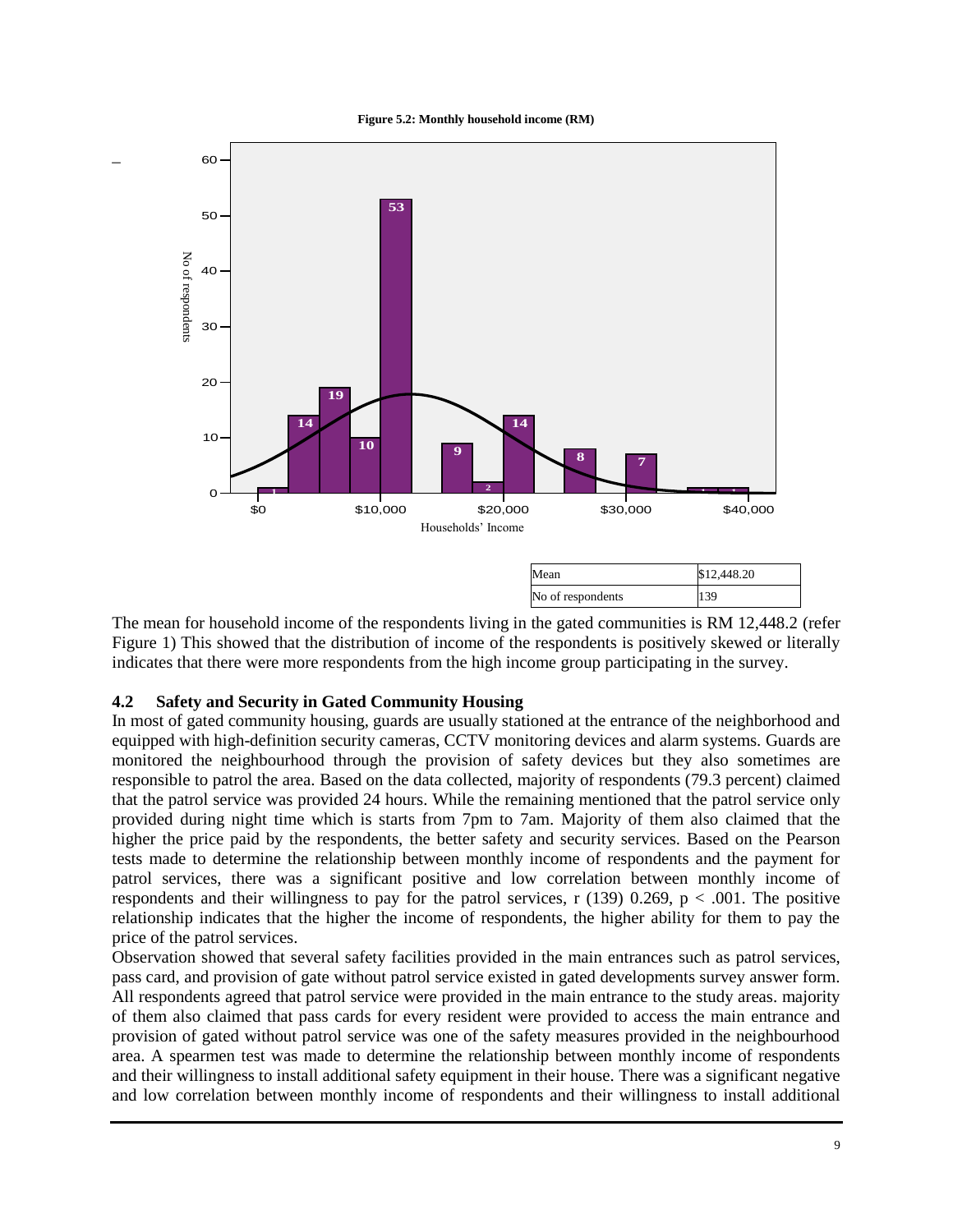safety equipment in their house, r (139) 0.196,  $p < .021$ . The negative relationship indicates that the higher the income of respondents, the higher their willingness to install additional safety equipment in their house.

# **4.3 Crime Issues in the Gated Communities**

Majority of respondents claimed that that they never heard any break-in occurring in month of the survey. However, 5.7 percent of respondents mentioned that house break-in did happen in the neighbourhood which involved the house breaking happened through the front doors, back doors and windows. From those who claimed that house breaking never happened in a month ago mentioned that crime never happened in the neighbourhood for the last few years. Types of crimes listed in the answer included robbery, murder, vandalism, kidnap and rape. 97.4 percent (76 respondents) denied that these types of crimes never happened in their neighbourhood. However, there were also respondents who mentioned that robbery was the only type of crime happened in the neighbourhood over the last few years.

A chi-square test was conducted on variables of crimes of the robbery happened in the neighbourhood with time of patrol services. There is a significant relationship of  $(1, N = 138)$  15.668, p = 0.000. This means that at the significant value of 0.05, there is a difference between crimes of robbery with time of patrol service. Thus, it can be concluded that time of patrol services influence the frequency of robbery occurring in the gated communities.

# **4.4 Respondents' Perception towards Gated Communities**

In the questionnaire survey form, respondents were also asked about their perception towards the gated communities. Questions that were asked include respondents' perception on level of safety within the neighbourhood, outside the gated communities, and the level of safety on service provided, maintenance, social and property value. This includes question on respondents' experience on safety level within the neighbourhood during the day and night time. Majority of respondents agreed that they felt safe when walking alone in the neighbourhood during day and night time. They also claimed that they felt safe to let their children playing outside during the night time. This indicates that respondents have a high appreciation on safety level in the gated communities. Moreover, respondents were also asked about their perception towards the development of gated communities. From the result, majority of respondents agreed they felt safe with the gated communities living environment and its surrounding. They also claimed that a gated community was not about status but it is about safety and security.

Another test was made to related respondents' perception on cost of living in gated communities with their income level. The Spearman's rho test reported that there was a significant negative and low correlation between monthly income of respondents and their perception towards maintenance cost in the gated communities, r (139) -0.189, p 0 .026. The negative relationship indicates that the higher the income of respondents, the more the disagreement with maintenance cost of gated communities is being high. This shows that respondent with high income tend to feel that the high maintenance cost was justified. The finding showed that living in gated environment is suitable with high income group because it requires a high maintaining cost for this type of living environment. In term of traffic flow, majority of the respondents disagreed that restricted access streets designed for safety within the gated community has made their journey more difficult. They also disagreed that barrier placed on any public roads has caused difficulties to enter the residential area. In term of community, the majority of the respondents disagreed that the residents who live in gated and guarded communities were tend not to socialize with residents from other residential area. They also claimed that gated community is not the factor influencing economic disparity among high and low income group. However, the majority of respondents disagreed to have gated and guarded communities neighbourhood connected to other neighbourhood and majority of them also denied that gated was only suitable for people from high income group. Nevertheless, the majority of the respondents agreed that gated and guarded communities help to increase the properties" value.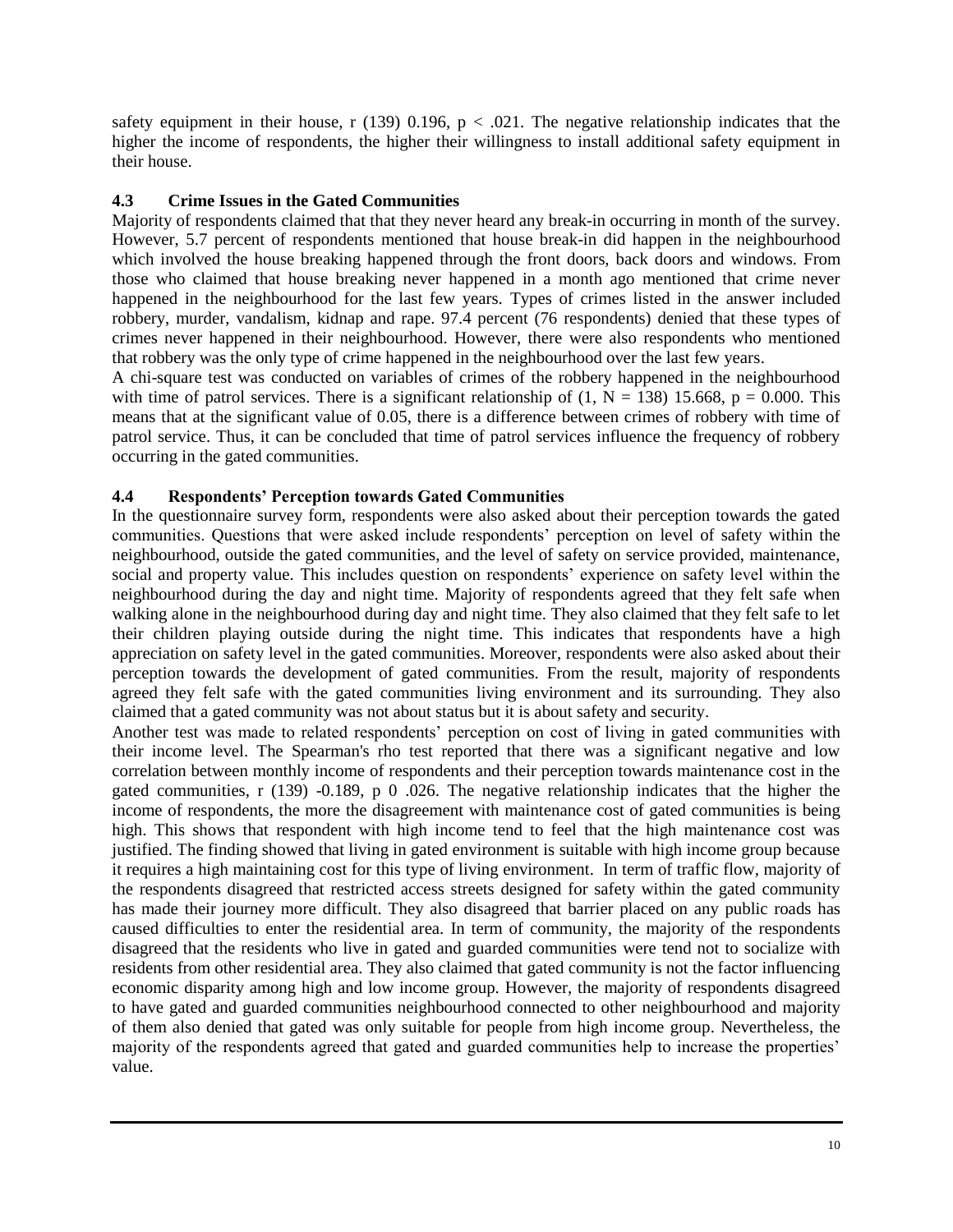## **4.5 Level of Interaction and Bonding of Relationship between the Members of the Community**

This section describes the findings on respondents' awareness and knowledge about their neighbours within the gated and guarded communities. The majority of the respondents agreed that they are familiar with the neighbour living on the front and back street of their house and within the same street of their houses. They also claimed that they felt satisfied with the neighbour interaction within the community. However, majority of them denied that gated and guarded communities tended to isolate residents from mixing with the overall society. Thus, this indicates that gated and guarded development did encourage the strong bonding and close relationship between the respondents and their neighbours.

# **5.0 SUMMARY AND RECOMMENDATIONS**

# **5.1 Summary of Findings**

The research undertaken has found that there were more than proportions of the respondents from the high income background participating in the survey. Four main objectives set for the research. The first and second objectives dealt with identifying the existing trend and factors influencing the development of gated and guarded neighborhood. The review of literature thoroughly has discussed the current trend and several factors influencing the development of gated and guarded neighborhood in Malaysia. It also described the type of gated and guarded neighborhood developments and the view from legal Malaysian perspectives on the gated developments. Thus, objectives 1 and 2 of the research have been achieved. A question of gated development and relationship between crime rates has been addressed. Objectives 2, 3 and 4 have been achieved through the qualitative and quantitative analysis in analysis chapter.

# **5.2 Recommendation**

Based on the problems highlighted before, the following recommendations and suggestions are outlined. These recommendations should be taken into consideration in order to improve the safety and security aspects within the gated community development.

- a) Safety and Security within the Neighbourhood;
- i. More security guards should be equipped with security tools such as rubber-bullet guns and guard dogs. The corporation body should recommend the security guard to increase frequency of patrol around the study area especially during night time.
- ii. Housing units in the study area should be equipped with integrated alarm networks, video surveillance and intercom system that are connected with the main security and emergency centre. This is to respond immediately to the issue on crimes occurring in the neighbourhoods.
- iii. Since there are still crimes reported in the study area, the corporation body should install additional safety equipment such as CCTV, grills, alarms and porch lights in residents' houses. The provision of additional safety elements can be included in Deed Mutual Covenants (DMC) but requires consents from residents for the increased on management fees.
	- b) Relationship and level of Interaction among Community Members;
- i. The level of interaction and relationship amongst residents can be fostered through more informal and semi-formal organizations activities such as voluntary cleaning of the neighbourhood, neighborhood watches as well as during seasonal celebration gathering. Sometimes, certain programs such as competitions like sports games, and indoor activities can also become effective approaches to strengthen interactions between residents. Activities or programs that promote involvement of residents can help to create an opportunity for residents to better know each other and socialize amongst themselves.
- ii. Other than residents" activities and programs, the role of residents association is also important in creating positive interaction among the community members. Through residents association, residents can voice out their problems and share problems with other community members. In addition, through meetings organized by the association, residents can have the opportunity to